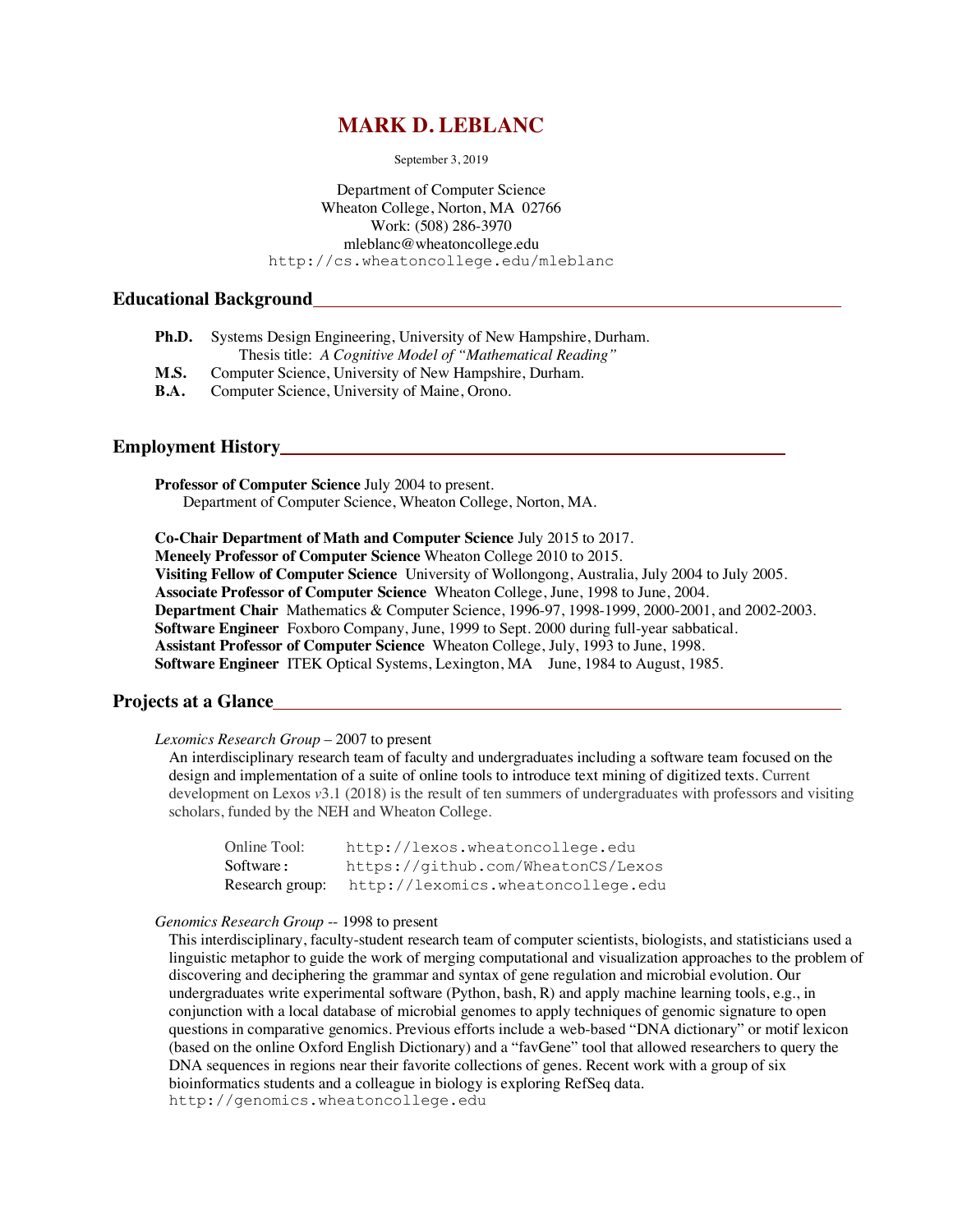## **Scholarship in the Queue**

## **Software**

*Lexos: An Integrated Lexomics Workflow* – an online toolkit to facilitate text mining experiments, including "scrubbing" (cleaning) and segmenting texts, clustering, and other analyses Online Tool: http://lexos.wheatoncollege.edu Software: https://github.com/WheatonCS/Lexos

## **Research with Undergraduates**

Feng, W. '19 and LeBlanc, M.D. (2019). Top-10 Suggestions from a Decade of Managing Undergraduate Software Teams. *The Journal of Computing Sciences in College*, v34(6), 70-83.

## **Recent presentations and workshops:**

- "Exploring Digitized Texts in the Humanities" at The New England Digital Connections Digital Humanities Island Retreat, Appledore Island, Isle of Shoals, Maine in August 2019.
- "Undergraduate Research and *Lexos*" at Johnson C. Smith University in Charlotte, NC at their Summer Institute in the Interdisciplinary Humanities in June 2018.

**WWI Research** (3D capture of caves in France and eBook):

- August 4-5, 2019 (Braye-en-Laonnois, France): "Splunked" down 30' and led a team to 3D-capture etchings left by New England soldiers during WWI. Low-res imagery available here [https://bit.ly/2lWOjim]. Data capture to be used as "stock" to help teach history in new ways. IMLS grant proposal pending.
- LeBlanc, M.D. and LeBlanc, J.M. (2018). *From Maine to France and Somehow Back Again: The Great War Experiences of John M. Longley and the 26th Yankee Division.* Lulu Publishing. The eBook contains maps linked to Google maps and audio links to Vimeo.com featuring my late maternal grandfather talking of his experiences in France, one-hundred years ago during WWI. http://www.lulu.com/spotlight/mleblanc

## **Funding**

#### **External**

- January 01 December 31, 2019: Council of Independent Colleges (CIC). (Co-PI with Kate Boylan, Wheaton College). "MyShelf: Workflows for curating and sharing digital scholarship on JSTOR Forum".
- May 01, 2015 July 1, 2017: National Endowment for the Humanities DH-SUG HD-228732-15 (PI with Co-PIs Mike Drout, English, Wheaton College and Scott Kleinman, California State University, Northridge). "Easing Entry and Improving Access to Computer-Assisted Text Analysis for the Humanities."
- April 01, 2011 March 30, 2014: National Endowment for the Humanities NEH PR-50112011 (Co-PI with Mike Drout (PI), English and Mike Kahn (Co-PI), Statistics, Wheaton College). "Lexomic Tools and Methods for Textual Analysis: Providing Deep Access to Digitized Texts."
- July 01, 2008 June 30, 2010: National Endowment for the Humanities NEH HD-50300-08 (PI with Co-PIs Mike Drout, English and Mike Kahn, Statistics, Wheaton College) "Pattern Recognition through Computational Stylistics: Old English and Beyond."
- May 2004 May 2007: NSF DUE 0340761 (Co-PI with Betsey Dyer, Biology, Wheaton College). "Teaching Genomics to Undergraduate Computer Science and Biology Majors: A model involving infusion and strategic linking."
- Sept 2003 May 2004: SIGCSE Special Projects Grant (Co-PI with Matt DeJongh, Hope College, MI). "Course Materials and Teaching Models for Bioinformatics."
- Jan 2002 June 2003: NSF DUE 0126643 (Co-PI with Betsey Dyer, Biology, Wheaton College). "Two Workshops for Professors teaching Undergraduate Biology or Computer Science with an interest in incorporating 'Genomics' (the analysis of DNA sequences) into their curricula."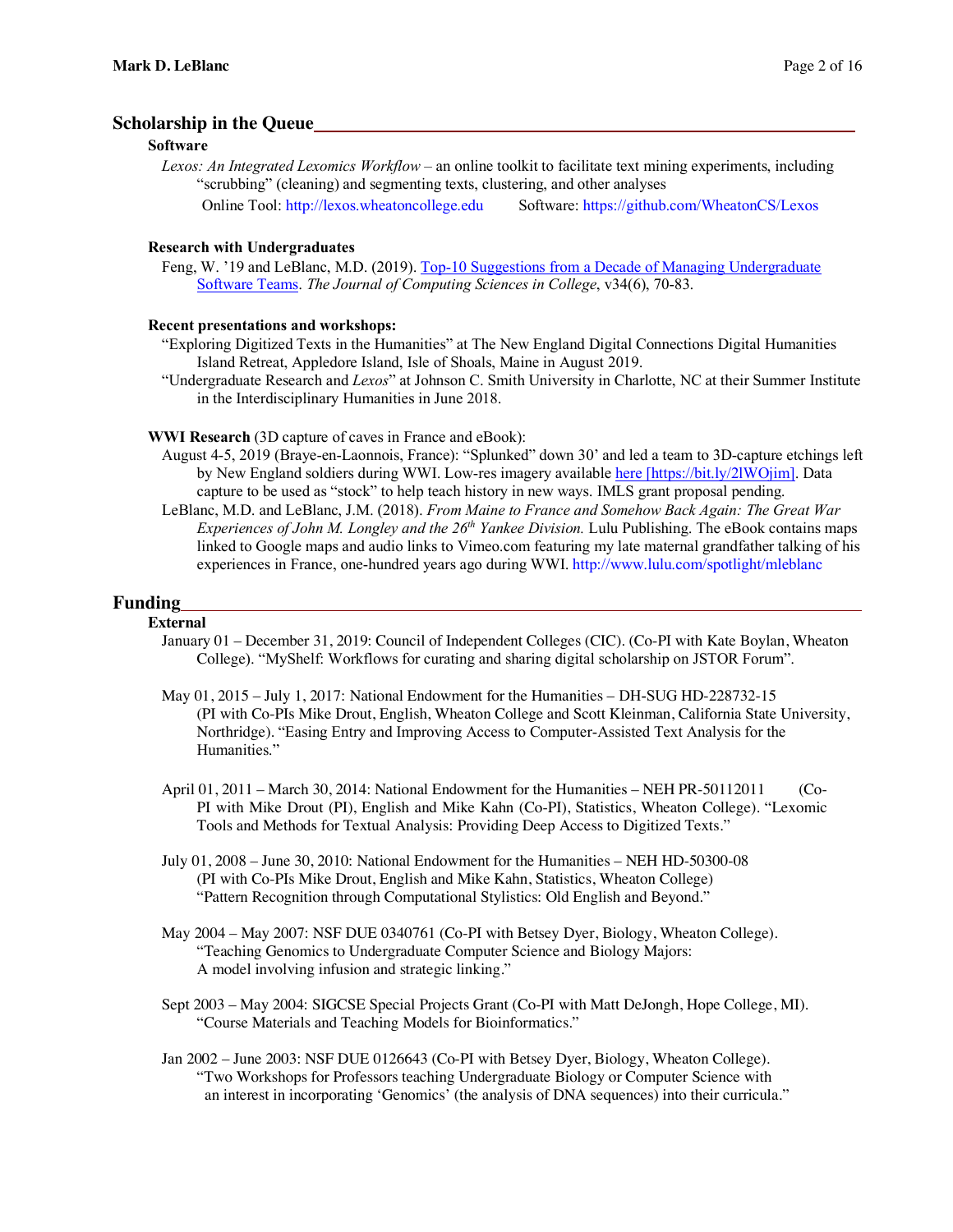## **Publications**

## **Research**

- Feng, W. '19 and LeBlanc, M.D. (2019). Top-10 Suggestions from a Decade of Managing Undergraduate Software Teams. *The Journal of Computing Sciences in College*, v34(6), 70-83. Also presented at the Consortium for Computing Sciences in Colleges, University of New Haven, CT, April 12, 2019.
- LeBlanc, M.D. and LeBlanc, J.M. (2018). *From Maine to France and Somehow Back Again: WWI Experiences of John M. Longley and the 26th 'Yankee' Division*. Lulu Publishing. [http://www.lulu.com/spotlight/mleblanc]
- Zhang, C. '18, de Landaluce, A. '17, Feng, W. '19, Steffens, E. '18, Kleinman, and LeBlanc (2018). Lexos 2017: Building Reliable Software in Python. *The Journal of Computing Sciences in College,* v33(6), 124-134.
- LeBlanc, M.D. (2017). Toward Reproducibility in DH Experiments: A Case Study in Search of Edgar Allan Poe's First Published Work. Short paper at Digital Humanities 2017, Montreal, Canada, August 9, 2017 https://dh2017.adho.org/abstracts/027/027.pdf.
- Boyd, P. '12, Drout, M.D.C., Hitotsubashi, N. '13, Kahn, M., LeBlanc, M.D. and Smith, L. '14 (2014). "Lexomic Analysis of Anglo-Saxon Prose: Establishing Controls with the Old English Penitential and the Old English translation of Orosius." *Revista de la Sociedad Española de Lengua y Literatura Inglesa Medieval (SELIM)*, 19, 7-58*.*
- Downey, S.J., Drout, M.D.C., Kahn, M.J. and LeBlanc, M.D. (2012). 'Books Tell Us:' Lexomic and Traditional Evidence for the Sources of *Guthlac A*. *Modern Philology*, 110: 1-29.
- Drout, M.D.C., Kahn, M.J., LeBlanc, M.D., and Nelson, C. '11 (2011). Of Dendrogrammatology: Lexomic Methods for Analyzing the Relationships Among Old English Poems. *Journal of English and Germanic Philology*, July 2011, 301-336. http://muse.jhu.edu/article/446221
- Drout, M.D.C., Kahn, M., LeBlanc, M.D., Jones, A. '11, Kathok, N. '10, and Nelson, C. '11 (2010). Lexomics for Anglo-Saxon Literature. *Old English Newsletter*.
- Dyer, B.D., Kahn, M.J., and LeBlanc, M.D. (2007). Classification and regression tree (CART) analyses of genomic signatures reveal sets of tetramers that discriminate temperature optima of archaea and bacteria. *Archaea* 2:159–167.
- Russell, S.W. and LeBlanc, M.D. (2004). Learning By Seeing By Doing: Arithmetic Word Problems. *The Journal of the Learning Sciences*, v13 (2), 197-220.
- Dyer, B.D., LeBlanc, M.D., Benz, S. '05, Cahalan, P.'04, Donorfio, B.'04, Sagui, P. '04, Villa, A.'03, and Williams, G. '03 (2004). A DNA motif lexicon: cataloguing and annotating sequences. *In Silico Biology*, v4, 0039. 471-478.
- LeBlanc, M.D. (2004). favGene v2.0 -- A Tool for Extracting and Searching Upstream, Downstream, and Genic Regions of DNA for Your "Favorite Genes". Abstract published in the Proceedings of the International Conference on Bioinformatics, Auckland, New Zealand.
- LeBlanc, M.D., Baron, M., Christoforou, A. '01, Doolittle, N. '03, Kimball, M. '02, Villa, A. '03, Williams, G. '02, and Dyer, B. (2002). The DNA Motif Lexicon -- cataloguing and annotating genomes. Abstract published in the Proceedings of the 14th International Genome Sequencing and Analysis Conference (TIGR), p92.
- LeBlanc, M.D., Aspeslagh, G. '00, Buggia N. '01, and Dyer , B.D. (2000). An annotated catalogue of inverted repeats of *Caenorhabditis elegans* Chromosome III with observations concerning odd/even biases and conserved motifs, *Genome Research,* v10(9): 1381-1392.
- LeBlanc, M.D. and Weber-Russell, S. (1996). Text integration and mathematical connections: a computer model of arithmetic word problem solving. *Cognitive Science*, v20(3), 357-407, 1996.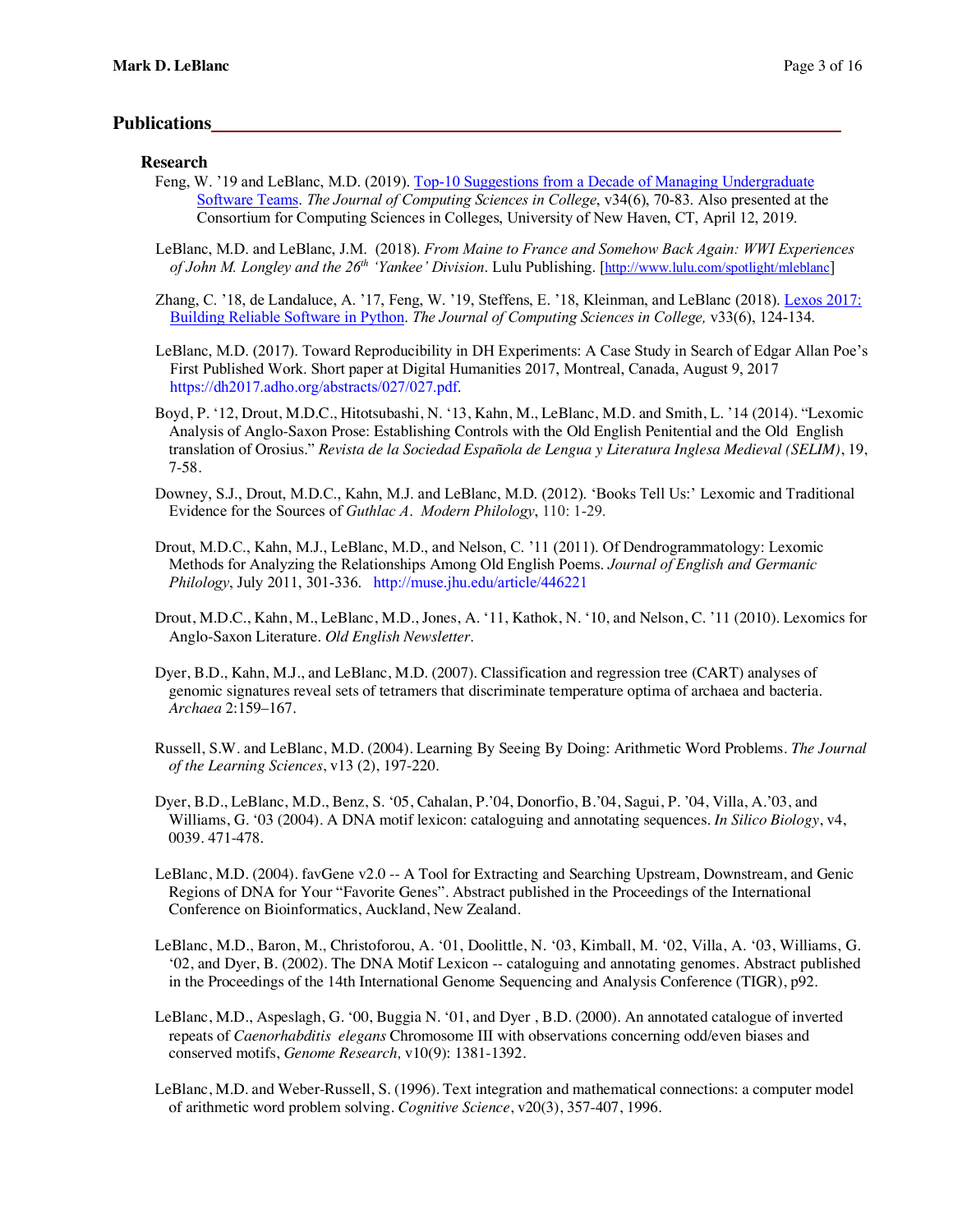## **Publications continued**

LeBlanc, M.D. (1992). From natural language to mathematical representations: a model of mathematical reading. In *Mathematical Intelligent Learning Environments*, Nwana, H.C. (Ed.), Intellect Press, 1992. Also appears in a Special Issue of *Intelligent Tutoring Media*, v2(3-4), 149-158, 1991.

## **Pedagogy**

**Book**

LeBlanc, M.D. and Dyer, B.D. (2007). *Perl for Exploring DNA.* Oxford University Press.

## **Papers**

Boese, E.S., LeBlanc, M.D., and Quinn, B.A. (2017). EngageCSEdu: Making interdisciplinary connections to engage students. *ACM Inroads*, v8(2), 33-36. https://www.ncwit.org/sites/default/files/file\_type/making\_interdisciplinary\_connections\_to\_engage\_students.pdf

- LeBlanc, M.D. (2016). Computing and the Digital Humanities. An NCWIT Teaching Paper: National Center for Women & Information Technology. Published sets of course materials for the "Computing for Poets" course. http://www.engage-csedu.org/sites/default/files/LeBlanc\_EngageCSEdu-TeachingPaper.pdf
- LeBlanc, M.D. and Drout, M.D.C. (June 2, 2015). "DNA and 普通話 (Mandarin): Bringing introductory programming to the Life Sciences and Digital Humanities. *Procedia Computer Science: International Conference on Computational Science*, 51, 1937-1946. http://www.sciencedirect.com/science/article/pii/S1877050915012661
- LeBlanc, M.D., Drout, M.D.C., Kahn, M., Herbert, A. '14, Neal, R. '14 (2013). "Lexomics: Integrating the research and teaching spaces." Short paper published in proceedings of *Digital Humanities 2013*, University of Nebraska–Lincoln, July 18, 2013.
- Maloney, M., Parker, J., LeBlanc, M.D., Woodard, C.T., Glackin, M., and Hanrahan, M. (2010). Bioinformatics and the Undergraduate Curriculum *CBE Life Sci Educ*: 172–174.
- LeBlanc, M.D., Gousie, M. and Armstrong, T. (March 2010). Connecting Across Campus. *Proceedings of the 41<sup>s</sup> SIGCSE Technical Symposium on Computer Science Education*, Milwaukee, WI., 52-56.
- LeBlanc, M.D. and Leibowitz, R. (2006). Discrete Partnership A case for a full-year of Discrete Math. Proceedings of the 37<sup>th</sup> SIGCSE Technical Symposium on Computer Science Education, Houston, TX, 313-317.

LeBlanc, M.D. and Dyer, B.D. (2004). Bioinformatics and Computing Curricula 2001 -- Why Computer Science is well positioned in a post-genomic world. *ACM SIGCSE Bulletin*, v36 (4), Dec. 2004, 64-67.

- Benz, S.'04, Grossman, R.'07, Dyer, B.D., and LeBlanc, M.D. (2004). Genomics Research and the Liberal Arts: Building a Database for Exploring Your Favorite Set of Genes (favGene v2.0). *Transformations-Liberal Arts in the Digital Age*, v2 (1), May 2004.
- LeBlanc, M.D. (2004). Bioinformatics in the Undergraduate Curriculum: Opportunities for Computer Science Educators. Abstract appears in the *Proceedings of the 35th SIGCSE Technical Symposium on Computer Science Education*. ACM Press, 229-230.
- LeBlanc, M.D. and Dyer, B.D. (2003). Teaching together: A three-year case study in genomics. *The Journal of Computing Sciences in Colleges*, v18 (5), 85-95. This paper won the Best Paper Award for 2003.
- Dyer, B.D. and LeBlanc, M.D. (2002). Meeting Report: Incorporating Genomics Research into Undergraduate Curricula. *Cell Biology Education*, Winter Issue, 2002, 101-104.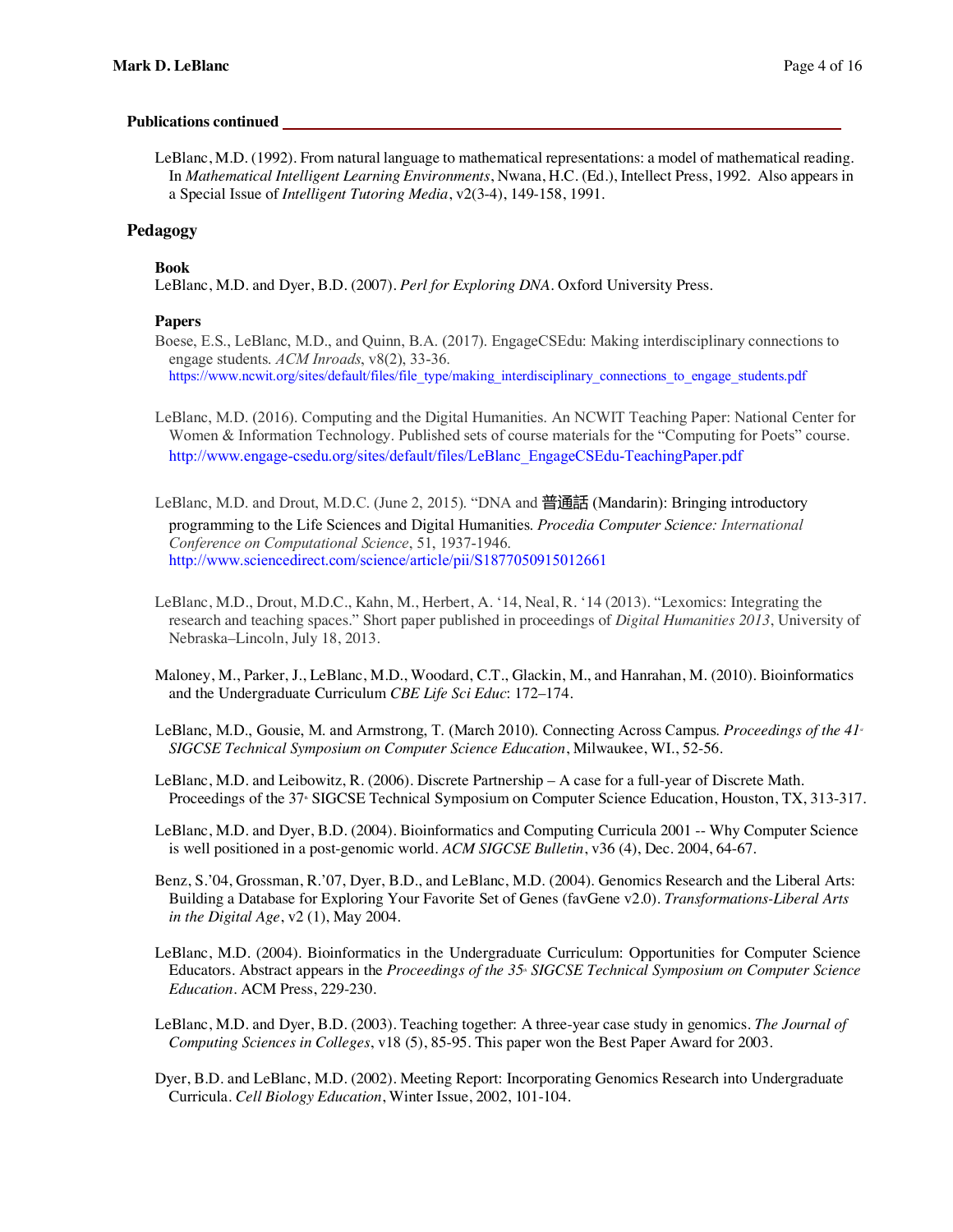- LeBlanc, M.D. and Dyer, B. (2002). Collaborations in Genomics Connecting Courses in Genetics and Computer Science. Published in the workshop proceedings of *BIO 2010: Undergraduate Biology Education to Prepare Research Scientists for the 21st Century*, American Society of Cell Biology, 29-44.
- LeBlanc, M.D. and Baron, G. (1999). Service learning in computing. *The Journal of Computing in Small Colleges,* v14 (4): 173-181. This paper won the Best Paper Award for 1999.
- LeBlanc, M.D. (1996). Breadth += depth; Augmenting breadth in CS1 and CS2 with in-depth projects published on the Web. *The Journal of Computing in Small Colleges*, v11 (4), 109-116, May 1996.

## **Workshops**

- "Exploring Digitized Texts in the Humanities" at The New England Digital Connections Digital Humanities Island Retreat, Appledore Island, Isle of Shoals, Maine in August 2019.
- Experiments in Digital Scholarship: Project-Based Learning at Wheaton College at Susquehanna University in Selinsgrove, PA on March 2018 at their Center for Teaching and Learning.
- Introducing Students to Explorations of Digitized Texts, Bucknell University Digital Scholarship Conference 2017, Oct. 6-8 2017.
- Bringing Computational Thinking to the Digital Humanities: Introducing Students to Explorations of Digitized Texts, CCSCNE 2017 the College of Saint Rose, Albany, NY, April 7, 2017.
- Using Lexos to Explore your Digital Texts, NEMLA 2017, Baltimore, MD, March 23, 2017
- Lexos: Easing Entry to Computational Studies with Digitized Texts, Coffee and Code Series, Boston College Libraries, O'Neill Library, Digital Studio March 20, 2017.
- Drout, M.D.C., LeBlanc, M.D., Neal, R. '14, Berger, R. '14, Hitotsubashi, N. '13, Smith, L. '14. (2013). Graduate Workshop: Using Lexomics Tools. Presented at the *International Society of Anglo-Saxonists (ISAS 2013)*, Dublin, Ireland, July 28, 2013.
- "Lexomics Methods" Presented at *The 47th International Congress on Medieval Studies*, Kalamazoo, MI, May 10, 2012.
- Perl for Biologists. Howard Hughes funded workshop for retaining students in science. Hampton College, VA, 2010, 2011, 2012.
- Perl for Biologists. Howard Hughes funded workshop for retaining students in science. Hampton College, VA, June 27-30, 2010.
- Palindromes in DNA Land. Presented at 'DNA and Health: Education, Community and Business Perspectives' (with B. Dyer) at the Center for the Advancement of Science Exploration, Bridgewater State College, February 5, 2009.

Alice in High School Land. Presented a hands-on introduction to the Alice programming environment to computing and mathematics teachers at Norton Public High School, Norton, MA, February 1, 2009.

Extremophiles and Spider Webs: Adventures in Genomics. Presented at *'*Bringing Big Science to Small Schools: Genomics Curriculum Development Workshop' (with B. Dyer) at Vassar College, July 22, 2007.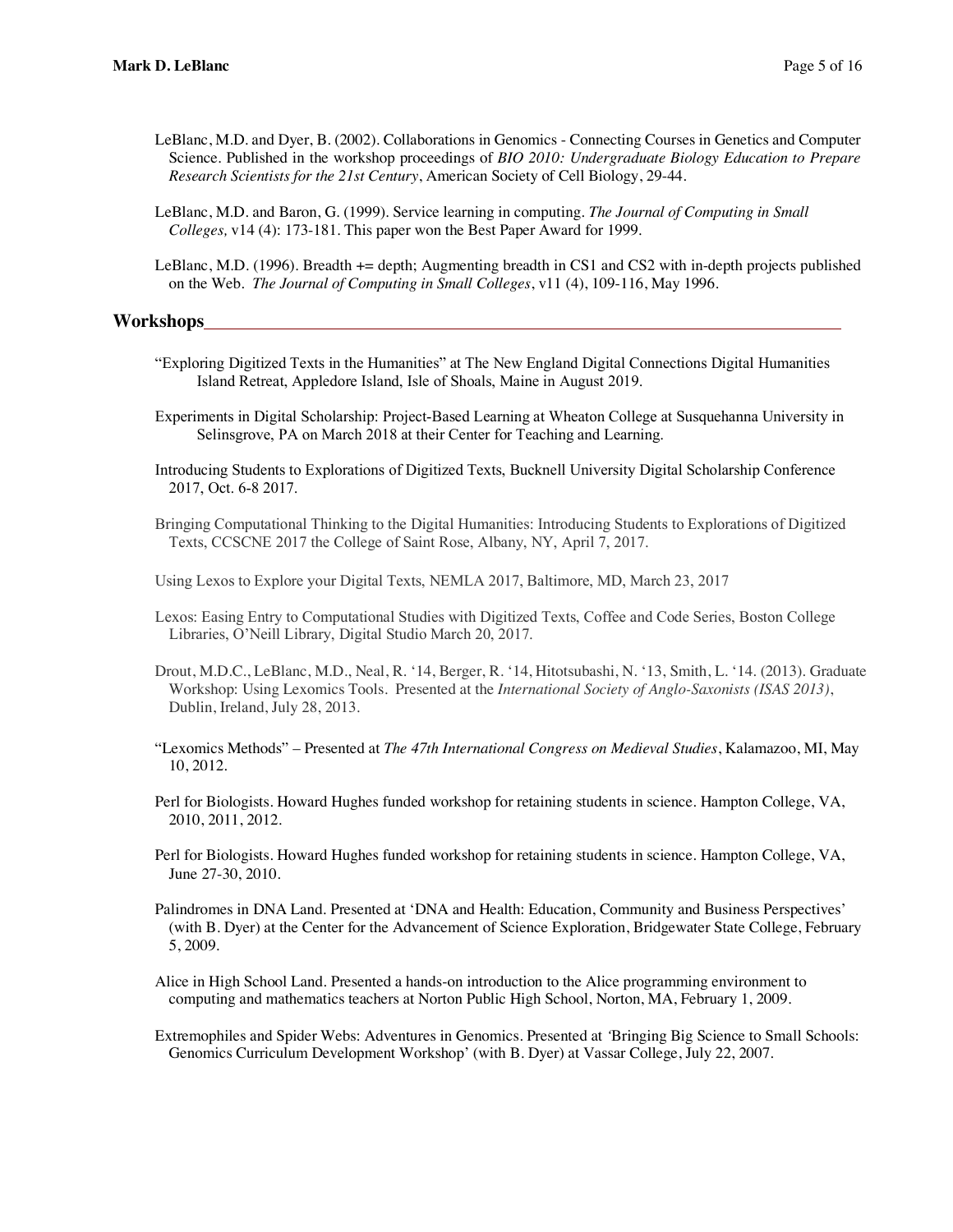#### **Workshops continued**

- Travels in "DNA Land Approaching DNA sequence analysis with word play. Presented with Betsey Dyer (Biology, Wheaton College) at the 38<sup>th</sup> SIGCSE Technical Symposium on Computer Science Education, Covington, KY, March 9, 2007.
- Regular Expressions and DNA. Presented with Betsey Dyer (Biology, Wheaton College) at the National Institute for Technology and Liberal Education (NITLE) Bioinformatics Practicum (with B. Dyer), Bates College, June 20, 2006.
- Travels in "DNA Land Approaching DNA sequence analysis with word play. Presented with Betsey Dyer (Biology, Wheaton College) at the 37<sup>th</sup> SIGCSE Technical Symposium on Computer Science Education, Houston, TX, March 3, 2006.
- Travels in "DNA Land" -- Approaching DNA Sequence Analysis Through Word Play. Presented with Betsey Dyer (Biology, Wheaton College) at the Consortium for Computing in Colleges Eastern Conference, Iona College, Iona, NY, Oct. 10, 2005.
- Exploring DNA Land with Regular Expressions. Presented at Geospiza's "Bio21: Teaching Biology with Bioinformatics" with Betsey Dyer, Research Triangle Park, NC, Oct. 17-18, 2003.
- Moving Research to the Classroom: Linking courses in Biology and Computer Science. Presented at a two-day short course on "Reading the Book of Life: How Bioinformatics Makes Sense of Molecular Messages", MathFest 2003, Boulder, CO, July 29-30, 2003.
- Two Workshops for Professors teaching Undergraduate Biology or Computer Science with an interest in incorporating Genomics (the analysis of DNA sequences) into their curricula. (NSF DUE #0126643), Wheaton College, Norton, MA June 2002 and June 2003.
- Genomics in the Undergraduate Curriculum. Presented at "Bioinformatics in the Undergraduate Curriculum", with Betsey Dyer. Dickinson College, Carlisle PA, March 21-22, 2003.
- Collaborations in Genomics Connecting Courses in Genetics and Computer Science. Presented at the workshop "New Paradigms in Teaching Introductory and Cell Biology" at the  $42$ <sup> $\mu$ </sup> Annual Meeting of the American Society for Cell Biology, with Betsey Dyer, San Francisco, CA, December 14, 2002.

## **Conference and Invited Presentations**

- Lexos 2017: Building Reliable Software in Python. Annual Conference of the Consortium of Computing Sciences in Colleges, University of New Hampshire – Manchester, Manchester, NH, April 13, 2018.
- From coding to curating: a decade of building tools for close reading of digitized texts (with Kate Boylan, Wheaton College). Bucknell University Digital Scholarship Conference 2017, Oct. 6-8 2017.
- Toward Reproducibility in DH Experiments: A Case Study in Search of Edgar Allan Poe's First Published Work, Digital Humanities 2017, Montreal, Canada, August 9, 2017.
- Using *Lexos* to Mine Medieval Texts: The Lexomic Workflow. Presented at *Digital Britain: New Approaches to the Early Middle Ages*, March 25, 2016, Harvard University, Cambridge, MA.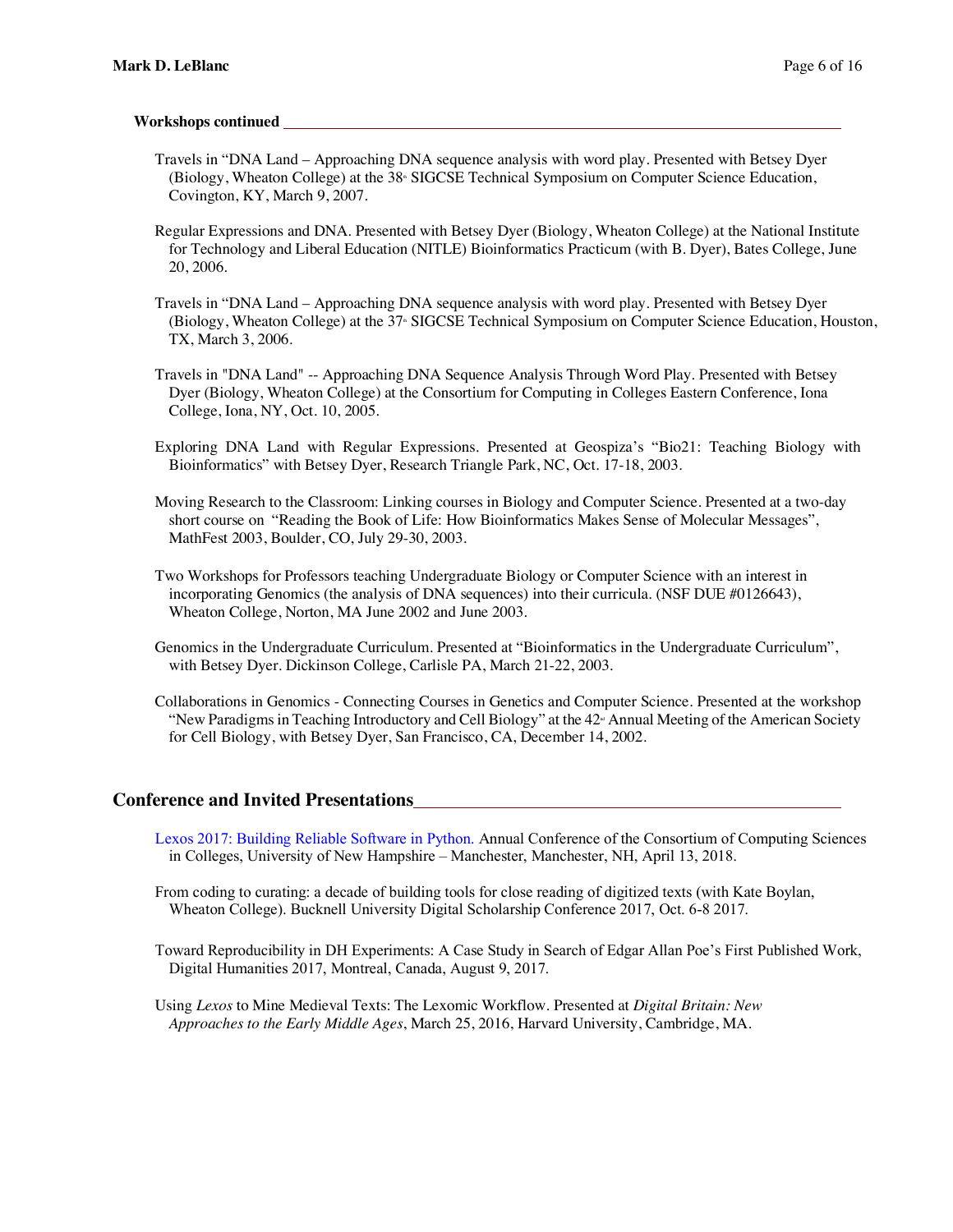#### **Presentations continued**

- Using Research Projects to Promote Information Fluency. Presented at The Council of Independent Colleges *Information Fluency in the Disciplines: Workshop on English and American Language and Literature*, March 10-12, 2016, Louisville, KY with M. Drout and J. Lund.
- Exploring Digitized Texts: the Digital Humanities as Makers. Presented at Denison University, Granville, OH, September 10, 2015.
- DNA and 普通話 (Mandarin): Bringing introductory programming to the Life Sciences and Digital Humanities. *International Conference on Computational Science* , Reykjavik, Iceland, June 2, 2015.

The Natural Variability of Inverted Repeats in the Human Microbiome. Experimental work performed in conjunction with B. Dyer, C. DeMolles '13, and M. Li '14. Abstract published in the proceedings of and work presented at BIT's 4<sup>th</sup> *World DNA and Genome Day*, Nanjing, China, April 25, 2013.

Classifying Stages of Retention and Loss of DNA Acquired by Horizontal Transfer between Bacteria and Archaea. Experimental work performed in conjunction with E. Baldwin '13, K. Hichens '13, M. Kahn, and B. Dyer. Abstract published in the proceedings of and work presented at BIT's 3<sup>ª</sup> *World DNA Day*, Xi'an, China, April 26, 2012.

Computer Science @Home: Programming with Alice Animation. Presented at the Massachusetts Home School Convention. Worcester, MA, April 30, 2011.

Bioinformatics in the computer science curriculum. Panel presentation at CCSCNE 2011 -- Conference for Computing in Small Colleges. Western New England College, Springfield, MA, April 16, 2011.

Recruiting via a First-Year Seminar: Storytelling Through Computer Animation. Presented at SIGCSE 2011 -- The Technical Symposium on Computer Science Education, Dallas, TX, March 11, 2011.

- medPing: Data Structures with Embedded Medical Devices. Presented at CCSCNE 2010 Conference for Computing in Small Colleges. Hartford, CT, April 16, 2010.
- Computer Science @Home: Programming with Alice Animation. Presented at the Massachusetts Home School Convention. Worcester, MA, April 24, 2010.

Connecting Across Campus. Presented at SIGCSE 2010 – The Technical Symposium on Computer Science Education, Milwaukee, WI, March 11, 2010.

Computing for Poets. Presented at SIGCSE 2010 – The Technical Symposium on Computer Science Education, Milwaukee, WI, March 12, 2010.

Fishing for patterns in a sea of texts: Lexomics for Anglo-Saxon Literature. Presented at the International Society of Anglo-Saxonists (with M. Drout, M. Kahn, and C. Nelson '11) at St. John, Newfoundland, Canada, July 25, 2009.

Horizontal Transfer: Across Disciplines and Genomes. Presented at Rhode Island College Computer Science Seminars (with B. Dyer and M. Kahn), Providence, RI, March 19, 2009.

Bio Meets Big Oh: Turning Research into Programming Assignments. Poster presentation at SIGCSE 2008 – The Technical Symposium on Computer Science Education*.* Portland, OR, March 14, 2008.

Extremophiles and Spider Webs: Adventures in Genomics. Keynote address at the National Institute for Technology and Liberal Education (NITLE) Bioinformatics Practicum (with B. Dyer), Bates College, July 19, 2007.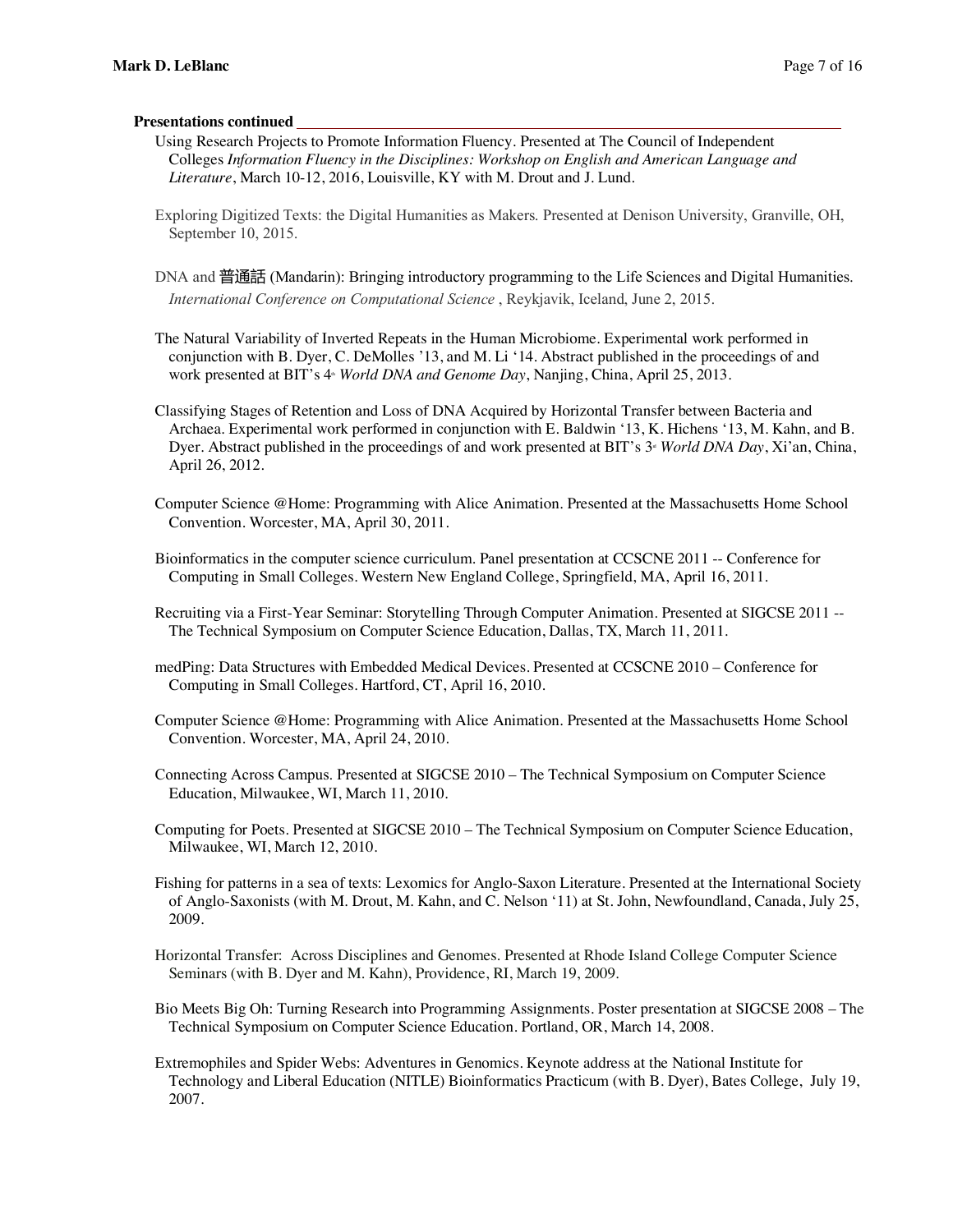#### **Presentations continued**

- If Darwin had Undergraduate Interns on the Beagle.... Keynote address at the National Institute for Technology and Liberal Education (NITLE) Bioinformatics Practicum (with B. Dyer), Bates College, June 19, 2006.
- Pals in DNA Land. Presented at Bridgewater State College (with R. Leibowitz). Sponsored by the Department of Mathematics. Feburary 27, 2006.
- A Linguistic Analysis of Microbial Genomes. Presented at the University of New Hampshire (with B. Dyer). Sponsored by Department of Computer Science, Hubbard Genome Center, and the Department of Microbiology. February 23, 2006.
- Poets, Delta, and DNA: inferring prokaryotic relationships from non-coding regions. Presented at the Colby College Computer Science Seminar Series, Waterville, Maine, September 15, 2005.
- *In silico* research in Bioinformatics -- Why computing is so well positioned in a post-genomic world. Address at the School of Information Technology and Computer Science Seminar Series, University of Wollongong, NSW, Australia, Feb. 18, 2005.
- favGene v2.0 -- A Tool for Extracting and Searching Upstream, Downstream, and Genic Regions of DNA for Your "Favorite Genes". Presented at the International Conference on Bioinformatics, Auckland, New Zealand, Sept. 6, 2004.
- Course Materials and Teaching Models for Bioinformatics. Presented at the National Technical Symposium on Computer Science Education, Norfolk, Virginia, March 4, 2004.
- Bioinformatics in the Undergraduate Curriculum: Opportunities for Computer Science Educators. Presented at the National Technical Symposium on Computer Science Education, Norfolk, Virginia, March 5, 2004.
- Towards a DNA Dictionary. The  $42<sup>a</sup>$  Annual Meeting of the American Society for Cell Biology with Benz, S. '05, Cool, J. '04, and Dyer, B., San Francisco, CA, December 16, 2002.
- The DNA Motif Lexicon -- cataloguing and annotating genomes. Presented at the 14th International Genome Sequencing and Analysis Conference (TIGR) with Baron, M. '03, Christoforou, A. '01, Doolittle, N. '03, Kimball, M. '02, Villa, A. '03, Williams, G. '02, and Dyer, B., October 4, 2002, Boston, MA.
- Genomics: Biology Meets Computer Science. Presented at the Association of American Colleges & Universities (AACU) Conference on Rethinking Scientific Literacy in an Age of Diversity and Specialization. Charlestown, SC, April 2000.
- Genomes and Computing -- From Homework to Research. Presented at MathFest'99 with Betsey Dyer, Providence, RI, July 1999.
- Service Learning in Computing. Presented at the 1999 Northeastern Conference on Computing in Small Colleges, Providence, RI, April, 1999.
- WebPals a mathematics education tool, with Dana Breslau and Sylvia Weber-Russell. Presented at WebNet97 World Conference of the WWW, Internet, and Intranet. Association of Advancement of Computing in Education, Toronto, Canada, November, 1997.
- Doing Their Own Math: Computer Support of Discursive Approaches to "Real" Math Problems, with Sylvia Weber-Russell. Presented at and published in the Proceedings of the Second International Conference on the Learning Sciences, Association of Advancement of Computing in Education, July, 1996, 324-331.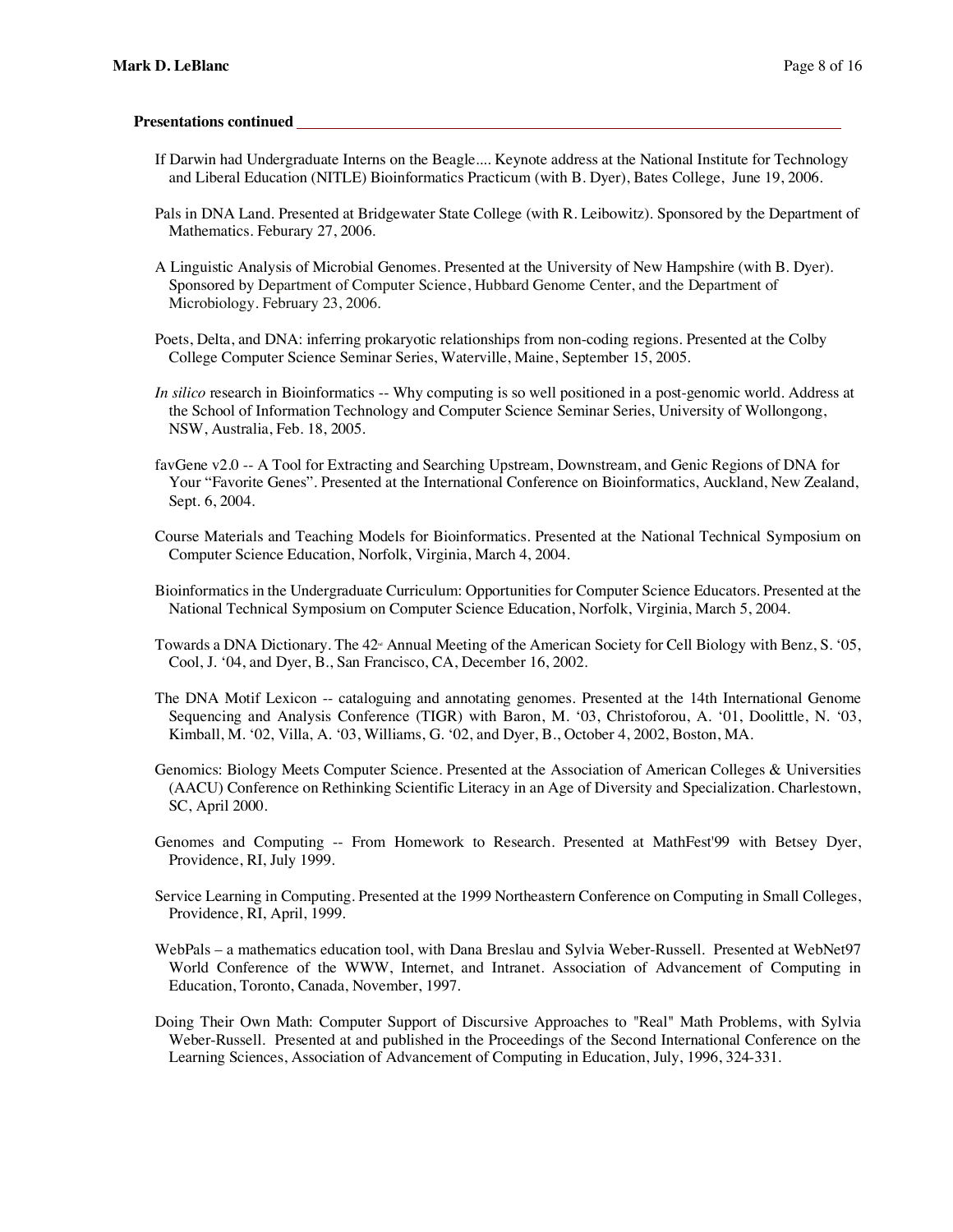#### **Presentations continued**

- Making mathematical connections through natural language: a computer model of text comprehension in arithmetic word problem understanding, with Sylvia Weber-Russell. Presented at and published in the Proceedings of the 15th Annual Meeting of the Cognitive Science Society, Lawrence Erlbaum Associates, June, 1993, 641-646.
- When more is less -- interactive tools for relational language. Presented at and published in the Proceedings of the 16th International Group of the Psychology of Mathematics Education, (abstract appears in volume 3, p. 171), Durham, NH, August, 1992.

Monitoring the role of linguistic processes in the comprehension of arithmetic word problems. Presented at and published in the Proceedings of the Third University of New Brunswick Artificial Intelligence Workshop, Fredericton, New Brunswick, Canada, October, 1990, 117-126.

## **Teaching**

**Wheaton College:** Department of Computer Science. **July, 1993 - present.**

- Introduced two-hour, hands-on labs in introductory Computer Science courses (1993).
- Changed the introductory year in computer science from Pascal to C++ (1994).
- Upgraded the minor in Computer Studies to a minor in Computer Science (1995).
- Introduced a new major in Computer Science (1997).
- Included a service learning component into the computer science program; students work as one company for clients in the local town (e.g., Town Hall, Norton Historical Society).
- NSF funding for a new 20 workstation lab (Windows/Linux machines ) (1998).
- Helped justify and secure two tenure track positions for additional computer scientists, 1998 and 2001.
- Developed a new discrete mathematics course for computer science majors (Spring 2003).
- Developed two new non-majors "connected" courses to satisfy the Quantitative Analysis requirement: "DNA" (Fall 2003, originally team-taught with a biologist) and "Computing for Poets" (Spring 2004).
- Established interdisciplinary "connections" with colleagues in the Humanities: 'Algorithms' and 'DNA' connected with Ethics (Philosophy); 'Computing for Poets' connected with 'Anglo-Saxon Literature' and 'Tolkien' (English), and 'Digital Humanities' (Hispanic Studies).
- Led computer science faculty to develop new suite of "initial courses" to broaden interest (2008).
- Experimenting with MOOCs for credit and student-driven, project-based courses (Fall 2012-present).
- Taught first-year seminars: "Storytelling with Google Maps" (four years) and "DNA" (Fall 2017).
- Helped secure additional fourth tenure-track line in computing (Fall 2017).

## **Wheaton course experiences**

- New first-year seminar "DNA" merging computational genomics and personalized medicine (2017).
- Designed new course "Startup v1.0: Medical Devices, Mobile Apps, and Machine Learning" to encourage students to recognize their potential beyond the classroom (2016).
- Managed six faculty-student projects in our senior seminar, mapping students to projects pitched from Wheaton faculty from across the academy (2017).
- Led experimental course "Future Interactions" to expose students in computing to new hardware including Google Glass, Leap Motion, and Pebble watches (2013).
- Developed new first-year seminar "Storytelling with Google Maps" featuring the integration of writing with Google Earth Pro, Photoshop, iMovie, and iBook Author (2008-2011 and 2015).

## **University of Wollongong,** Australia, NSW: Department of IT and Computer Science. **2004-2005**.

- Visiting Fellow in Computer Science.
- Team-taught CSCI204/MCS9204 "Unix and the C Family".

## **University of New Hampshire**: Department of Computer Science. **1987-1993**.

- Scientific Programming with Numerical Methods. Fall 1991 Spring 1993.
	- developed new service courses for the entire College of Engineering.
	- one of the first instructors to introduce C as the initial language for engineering students.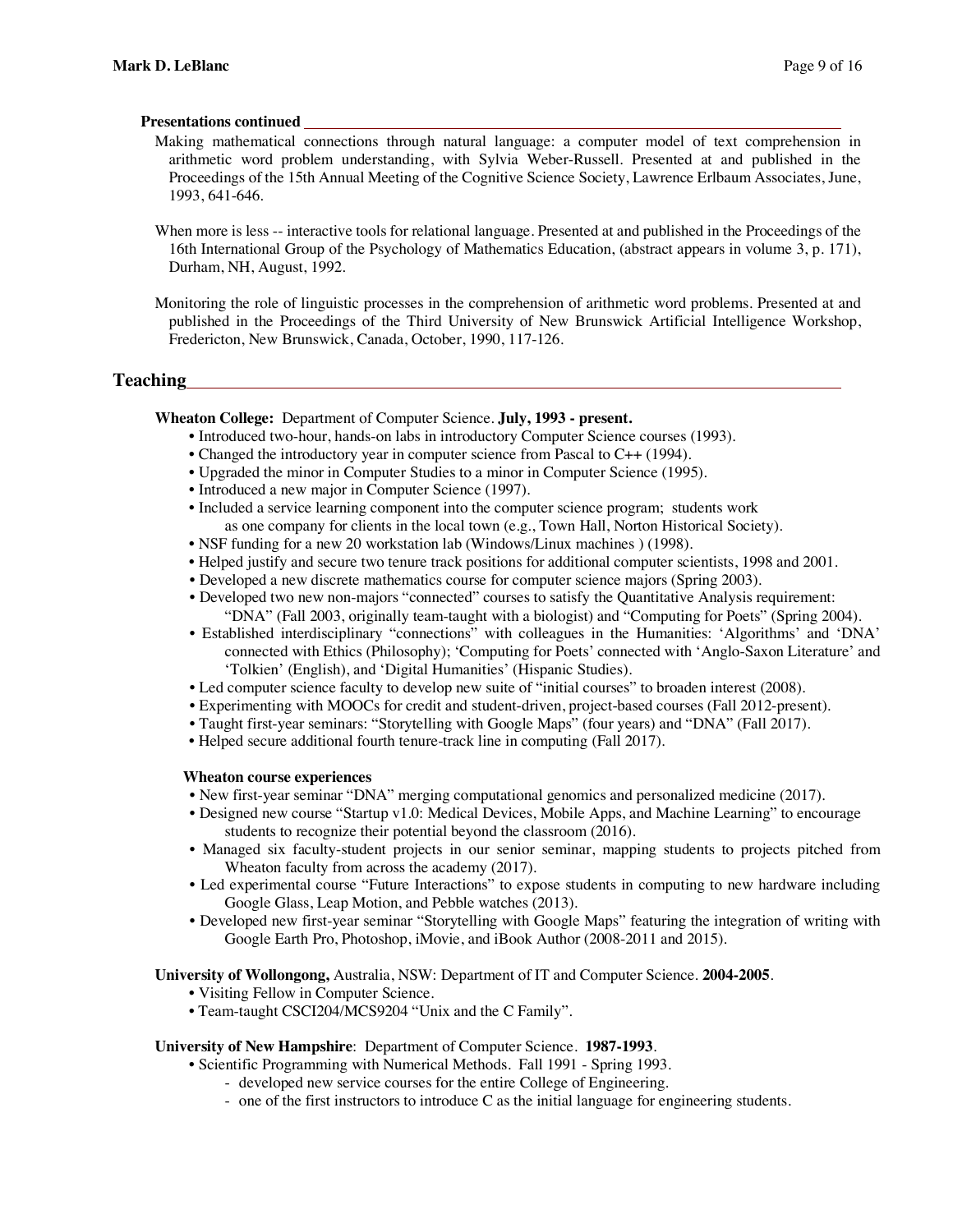## **Student Scholarship**

#### **Undergraduate Honors Theses**

Cluster Validation Using the Non-parametric Bootstrap and Parallel Processing: Applications in Unsupervised Machine Learning of Shimodaira's Method to Text Mining and Genomics. Donald Bass, May 2012. Coadvisor with Mike Kahn, Statistics.

diviText: Visualizing Text Segmentation for Text Mining. Amos Jones. May 2011.

The Politics of Free: Open Source Software in Government. Brian Donorfio. May 2004.

Giving DNA a Trie. Adam Villa. May 2003.

- Search Algorithms for Locating Potential Regulatory Motifs in the Promotors of the Kreb's Cycle Genes of *Caenorhabditis elegans*. Glen Aspeslagh, May, 2000.
- Utilizing a Genetic Algorithm to Search the Structure-space of Artificial Neural Networks for Optimal Architectures. Ken Aspeslagh, May 2000.

#### **Student Presentations and Publications**

- Feng, W. '19 and LeBlanc, M.D. (2019). Top-10 Suggestions from a Decade of Managing Undergraduate Software Teams. *The Journal of Computing Sciences in College*, v34(6), 70-83. Also presented at the Consortium for Computing Sciences in Colleges, University of New Haven, CT, April 12, 2019.
- Zhang, C. '18, Feng, W. '19, Steffens, E. '18, and de Landaluce, A. '17. Lexos 2017: Building Reliable Software in Python. Paper presentation at the Northeast region of the Consortium for Computing Sciences in Colleges (*CCSCNE 2018*), Manchester, NH, April 13, 2018.
- Devin Delfino '14, Bryan Jensen '15, Mengyang Li '14, Julia Morneau '16, and Richard Neal '14. Lexos: A Text Mining Workflow. Poster presentation at the Northeast region of the Consortium for Computing Sciences in Colleges (*CCSCNE 2014*), Providence College, Providence, RI, April 25, 2014. This work won 3<sup>ª</sup> place for best research.
- Tongbo Sui '14. Graphical Visualization of Eye-Tracking Data. Poster presentation at the Northeast region of the Consortium for Computing Sciences in Colleges (*CCSCNE 2014*), Providence College, Providence, RI, April 25, 2014. Co-advised with Jason E. Reiss, Psychology, Wheaton College.
- Taylor Wright-Sanson '13, Richard Neal '14, Clayton Rieck '14, Tri Nguyen '14, and Anthony Castellani '13. cowDuck: An iPhone App for the Wheaton College Community. Poster presentation at the Northeast region of the Consortium for Computing Sciences in Colleges (*CCSCNE 2013*), Siena College, Loudonville, NY, April 12, 2013. This work won  $3<sup>d</sup>$  place for best research.
- Richard Neal '14. hyperCutter: Combining Discrete Lexomics Tools. Poster presentation at the Northeast region of the Consortium for Computing Sciences in Colleges (*CCSCNE 2013*), Siena College, Loudonville, NY, April 12, 2013.
- Taylor Wright-Sanson '13. Circus Smirkus v1.0. Poster presentation at the Northeast region of the Consortium for Computing Sciences in Colleges (*CCSCNE 2013*), Siena College, Loudonville, NY, April 12, 2013.
- Kelsey Hichens '13 and Emily Baldwin '13. The Double Helix of Computer Science and Biology: Horizontal Transfer in Archaea and Bacteria Genomes. Poster presentation at the Northeastern Consortium for Computing Sciences in Colleges (CCSCNE 2012), *Quinnipiac University*, Hamden, CT, April 27, 2012.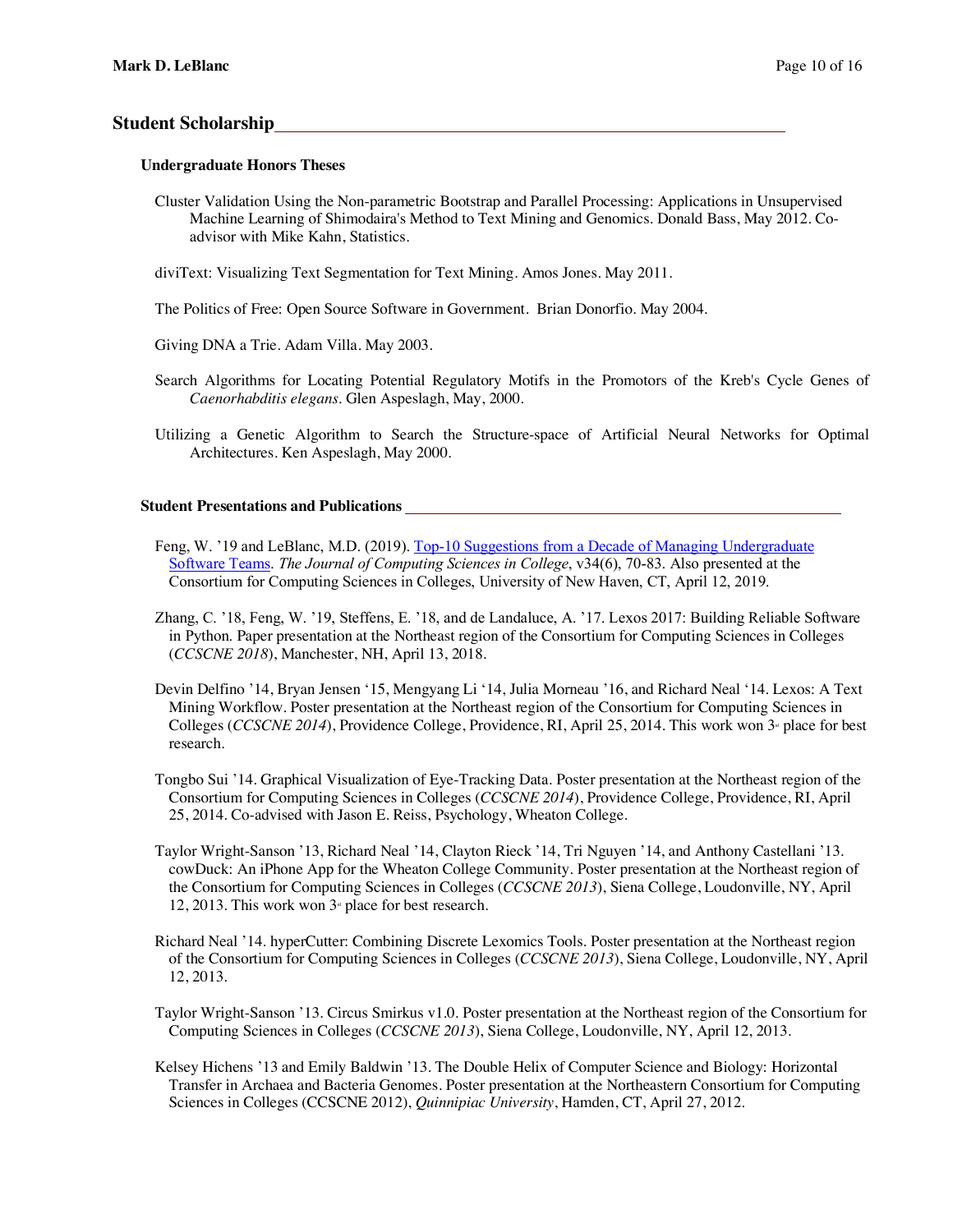#### **Student Presentations and Publications continued**

- Jones, Amos '11. diviText: Graphical and Automated Text Segmentation for Text Mining. Poster presentation at the Northeastern Consortium for Computing Sciences in Colleges, Western New England College, April 15, 2011.
- Nelson, Christina '11, Drout, M., Kahn, M., and LeBlanc, M.D. Fishing for patterns in a sea of texts: Lexomics for Anglo-Saxon Literature. Presented at the International Society of Anglo-Saxonists at St. John, Newfoundland, Canada, July 25, 2009.
- Benz, Steve '05, Grossman, Robbie '07, Dyer, B.D., and LeBlanc, M.D. (2004). Genomics Research and the Liberal Arts: Building a Database for Exploring Your Favorite Set of Genes (favGene v2.0). *Transformations- Liberal Arts in the Digital Age*, v2 (1), May 2004.
- Benz, Steve '05 and Grossman, Robbie '07 (2004). FavGene 2.0 -- A Perl and MySQL System for Exploring a Set of Genes**.** Presented at the Northeastern Conference on Computing in Small Colleges, Union College, NY, April 2004. Abstract published in the *Journal of Computing Sciences in Colleges*, 311-312.
- Donorfio, Brian '04 (2004). The Politics of Free: Open Source Software in Government. Presented at the Northeastern Conference on Computing in Small Colleges, Union College, NY, April, 2004. Abstract published in the *Journal of Computing Sciences in Colleges*, 279-280.
- Benz, Steve '05 and Cool, Jonah '04 (2003). Using Regular Expressions to Locate Putative Zinc Finger Binding Sites. Presented at the Northeastern Conference on Computing in Small Colleges, Rhode Island College, RI, April 2003. Abstract published in the *Journal of Computing Sciences in Colleges*, v18(5), 254.
- Villa, A. '03 (2003). Searching DNA Neighborhoods. Presented at the Northeastern Conference on Computing in Small Colleges, Rhode Island College, RI, April 2003. Abstract published in the *Journal of Computing Sciences in Colleges*, v18 (5), 245.
- Christoforou, Andrea '01 (2001). Counting Problems in Genomics. Presented at the Northeastern Conference on Computing in Small Colleges, Middlebury, VT, April 2001. Abstract published in the *Journal of Computing Sciences in Colleges*, v16 (4), 343.
- Kimball, Melissa '02 (2001). A Motif Lexicon for the Genomic Analysis of DNA. Presented at the Northeastern Conference on Computing in Small Colleges, Middlebury, VT, April 2001. Abstract published in the *Journal of Computing Sciences in Colleges*, v16 (4), 344.
- Kim, Ruben '99 (1999). A Computational Experiment in Number Theory. Presented at the Northeastern Conference on Computing in Small Colleges, Providence, RI, April, 1999. Abstract published in the *Journal of Computing Sciences in Colleges*.
- Aspeslagh, Ken '00 and Pasquale, Matt '99 (1998). Cracking all night Nocturnal execution and implementation of an encryption breaking application. Presented at the Northeastern Conference on Computing in Small Colleges, Sacred Heart University, Fairfield, CT, April, 1998. Abstract published in the *Journal of Computing Sciences in Colleges*.

## **Student Research Work**

## **Summer 2019**

Caleb Braddick '21, Jake Loberti '20, Madeleine Limoges '21, Celeste Nobrega '22, Myles Trevino '21, Jackson Reed '21, Maggie Shafer '21, Weiqi Feng '19, and Alvaro de Landaluce '17. Wheaton funded research students. Lexos: An integrated workflow of text mining tools. http://lexos.wheatoncollege.edu.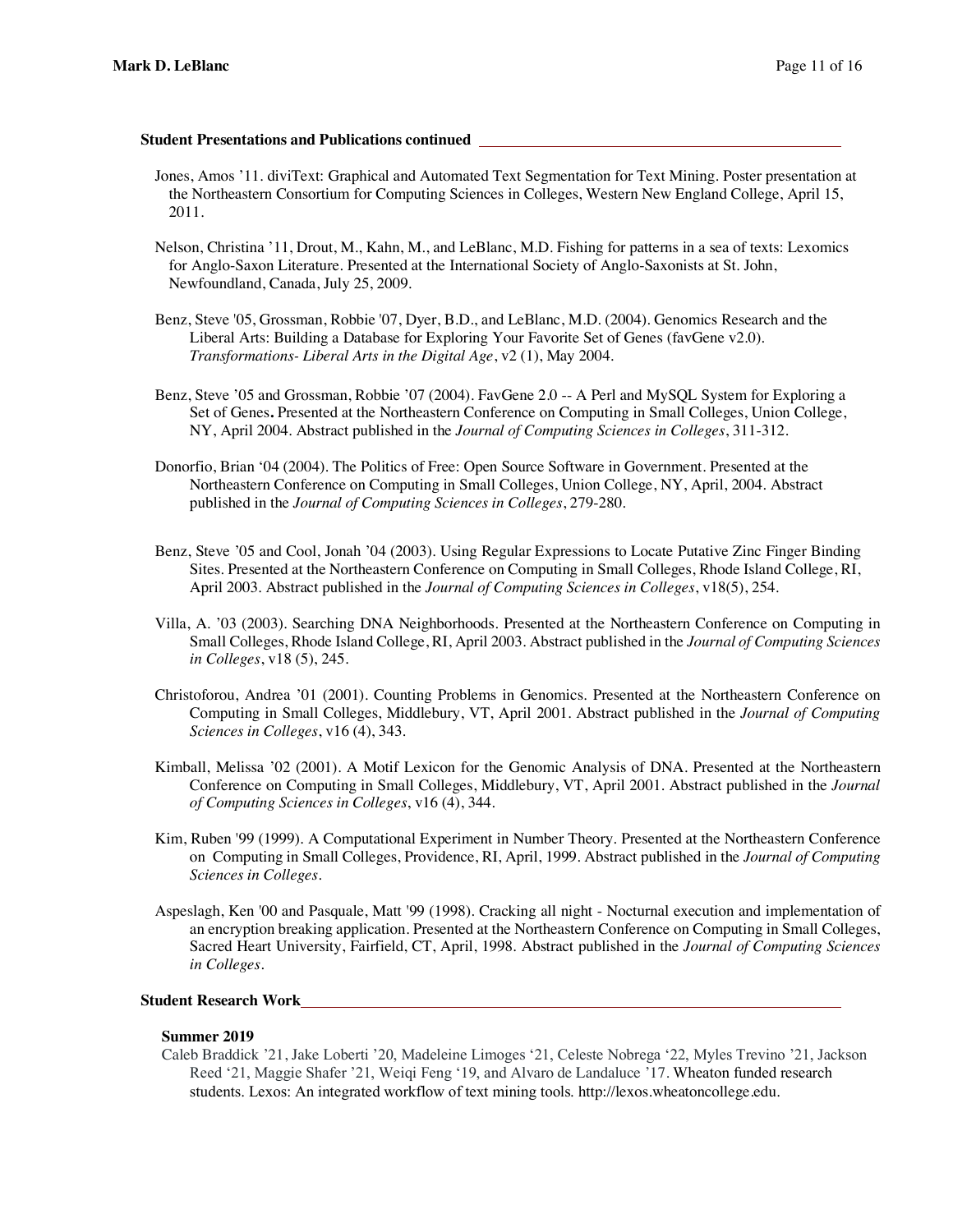#### **Student Research Work continued**

#### **Summer 2018**

Weiqi Feng '19, Phuntsho Norbu'19, Ginger Ciaburri '20, Abigail Cahill '20, Marissa Gamache '20, Danny Mullen '20, Eammon Littler '20, Yenny Bautista '19, Nina Treese '19, Jigme Sherpa '19, Mat LeBlanc '20, and Krissa Cusanelli '19. NEH and Wheaton funded research students. Lexos: An integrated workflow of text mining tools. http://lexos.wheatoncollege.edu.

#### **Summer 2017**

Alvaro de Landaluce '17, Joshua Wolfe '18, Emma Steffens '18, Weiqi Feng '19, Elizabeth Oliveira '18, Xinru Liu '19, Shi Shen '18, Cheng Zhang '18, Arianna Alfiero '19. NEH and Wheaton funded research students. Lexos: An integrated workflow of text mining tools. http://lexos.wheatoncollege.edu.

#### **Summer 2016**

Yiging Cao '17, Jordan Hamilton '18, Michael Kristy '18, Evan Laferriere '18, Alvaro de Landaluce '18, Caren McCarthy '18, Kristina Reddy '17, Steven Waterhouse '17, Cheng Zhang '18. NEH and Wheaton funded research students. Lexos: An integrated workflow of text mining tools. http://lexos.wheatoncollege.edu.

#### **Summer 2015**

Jesse Aronson '17, Austin Gillis '16, Shiwei Huang '15, Jianxiang Lui '16, Caleb Wastler '17, Cheng Zhang '18, Qi Zhang '16. NEH and Wheaton funded research students. Lexos: An integrated workflow of text mining tools. http://lexos.wheatoncollege.edu.

#### **Summer 2014**

Richard Neal '14, Bryan Jensen '15, Jinnan Ge '16, Qi Zhang '16, Lithia Helmreich '17. Wheaton funded research students. Lexos: An integrated workflow of text mining tools. http://lexos.wheatoncollege.edu.

#### **Summer 2013**

Richard Neal '14, Bryan Jensen '15, Devin Delfino '15, Mengyang Li '14, and Julia Morneau '16. Wheaton and NEH-funded research students. Lexos: An integrated workflow of text mining tools. http://lexos.wheatoncollege.edu.

#### **Academic year 2012-2013**

Chris DeMolles '13 and Mengyang Li '14. Wheaton Research Partners for experiments leading to the presentation of results in World DNA Day in Nanjing, China: "The Natural Variability of Inverted Repeats in the Human Microbiome."

#### **Summer 2012**

Alicia Herbert '14 and Richard Neal '14. NEH grant research students. Online tools for scrubbing digitized texts and cluster analyses.

#### **Summer 2011**

Amos Jones '11 and Donald Bass '12. NEH grant research students. New tools for text mining experiments.

#### **Academic year 2010-2011**

Emily Baldwin '14 (Wheaton Research Partner). Learning Perl for experiments in genomics.

#### **Summer 2010**

- Amos Jones '11, Brandon Waltz '11, Matt Brousseau '11 (NEH-funded), Nick Faulconer '12, Donald Bass '12 (Mars Student Fellows).
	- Updated software to automatically re-seed our database of 700+ microbial genomes and set up experiments with genomic signatures to detect horizontal transfer.
	- Updated content with WordPress and ported websites for both the Genomics and Lexomics research groups.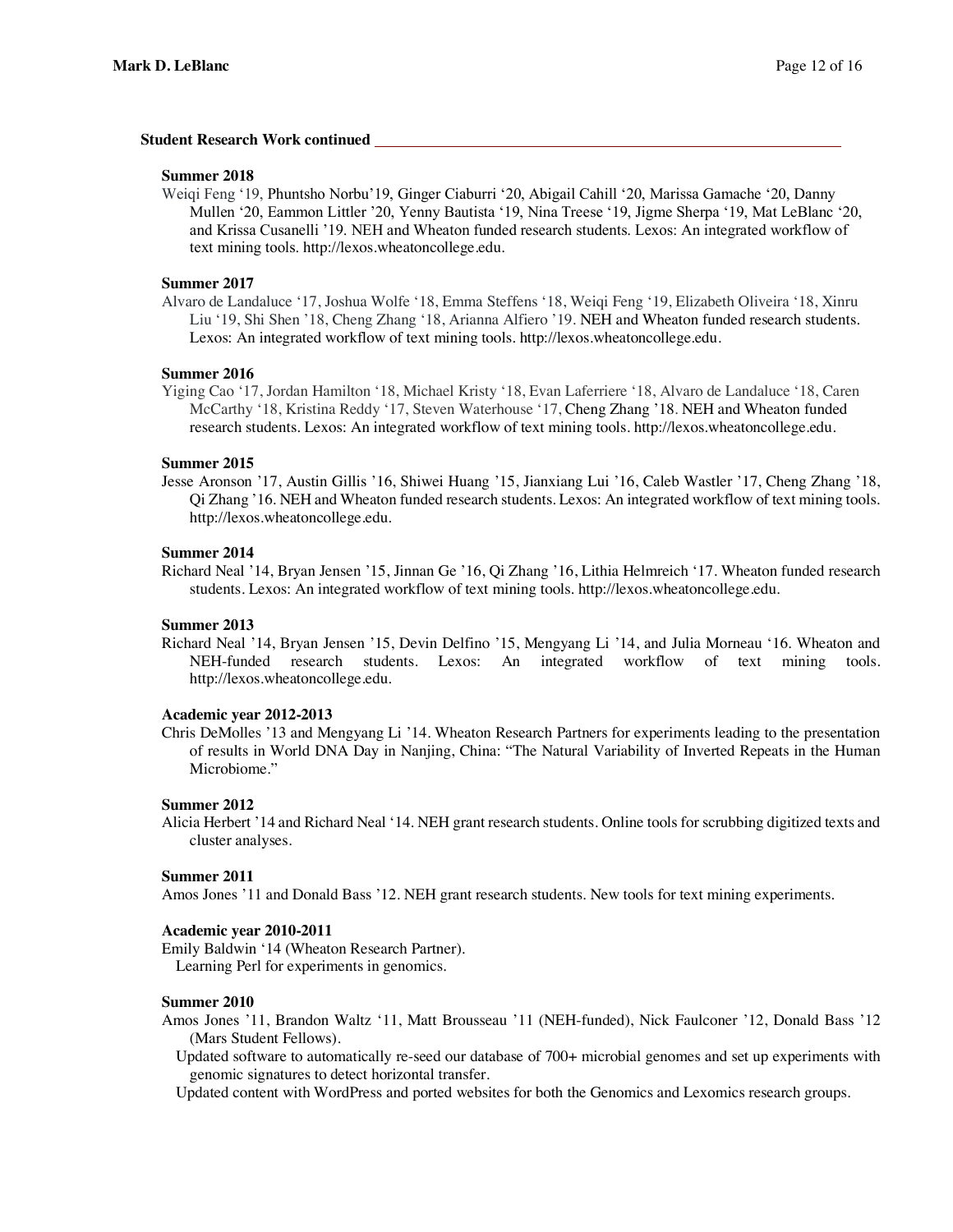#### **Student Research Work continued**

#### **Fall 2009**

Christina Nelson '11 (Wheaton Research Partner).

Experimental support for two new publications on untangling the web of the Anglo-Saxon corpus.

#### **Academic year 2008 – 2009**

Christina Nelson '11 and Neil Kathok '10 (Wheaton Research Partners). Designed and ran hundreds of experimental runs as we untangle the web of the Anglo-Saxon corpus.

#### **Summer 2008**

Neil Kathok '10, Christina Nelson '11, Amos Jones '11 (Mars Student Fellows). Implemented software to automatically re-seed our database of 700+ microbial genomes.

#### **Academic year 2007 – 2008**

Evan Ferri '08, Matthew Brown '10, and Neil Kathok '10 (Wheaton Research Partner). Experimented with models to determine if genomic signatures in plasmids are similar to the host genome.

## **Spring 2007**

Neil Kathok '10 (Wheaton Research Partner). Tested all Perl examples found in our book 'Perl for Exploring DNA' (Oxford).

#### **Summer 2006**

Greg Williams '06 (NSF Grant Intern).

Designed and seeded a mysql database to hold 300 microbial genomes and associated annotation.

#### **Summer 2005**

Robert Goodman '07 (NSF Grant Intern). FavGene v2.1 – upgrading software, adding genomes, and running experiments.

#### **July 2004 – July 2005**

Paul White '05 (Research Fellow, University of Wollongong, Australia, NSW). Development of a suite of software for experiments on over 200 prokaryotic genomes.

#### **Fall 2003 to Spring 2005**

Steve Benz '05., Robert Goodman '07, Nguni Phakela '06 (Wheaton Research Partners). FavGene v2.0 – an application to search upstream and downstream of a user's suite of "favorite genes".

#### **Summer 2003**

Brian Donorfio '04 and Pete Cahalane '04. (Mars Research Fellows). Motif Lexicon  $v3.0 - a$  complete upgrade of the "DNA dictionary" software.

#### **January 2003**

Greg Williams '03. Perl utilities for a Favorite Gene Project.

#### **Summer 2002**

Martin Baron '03 and Patrick Sagui '04. (Mars Research Fellows). Implementation of Relateds-module and porting Motif Lexicon v2.0 to new Linux/Win2K servers.

#### **January 2002**

Melissa Kimball '02 and Greg Williams '03 (Wheaton Research Partners) Implementation of Statistics module and Etymology module for the Genomics Research Group website.

#### **January 2001**

Adam Villa '03, Nick Doolittle '03, Melissa Kimball '02 and Nathan Buggia '01. Software team to implement what we believe is the first motif lexicon (DNA dictionary).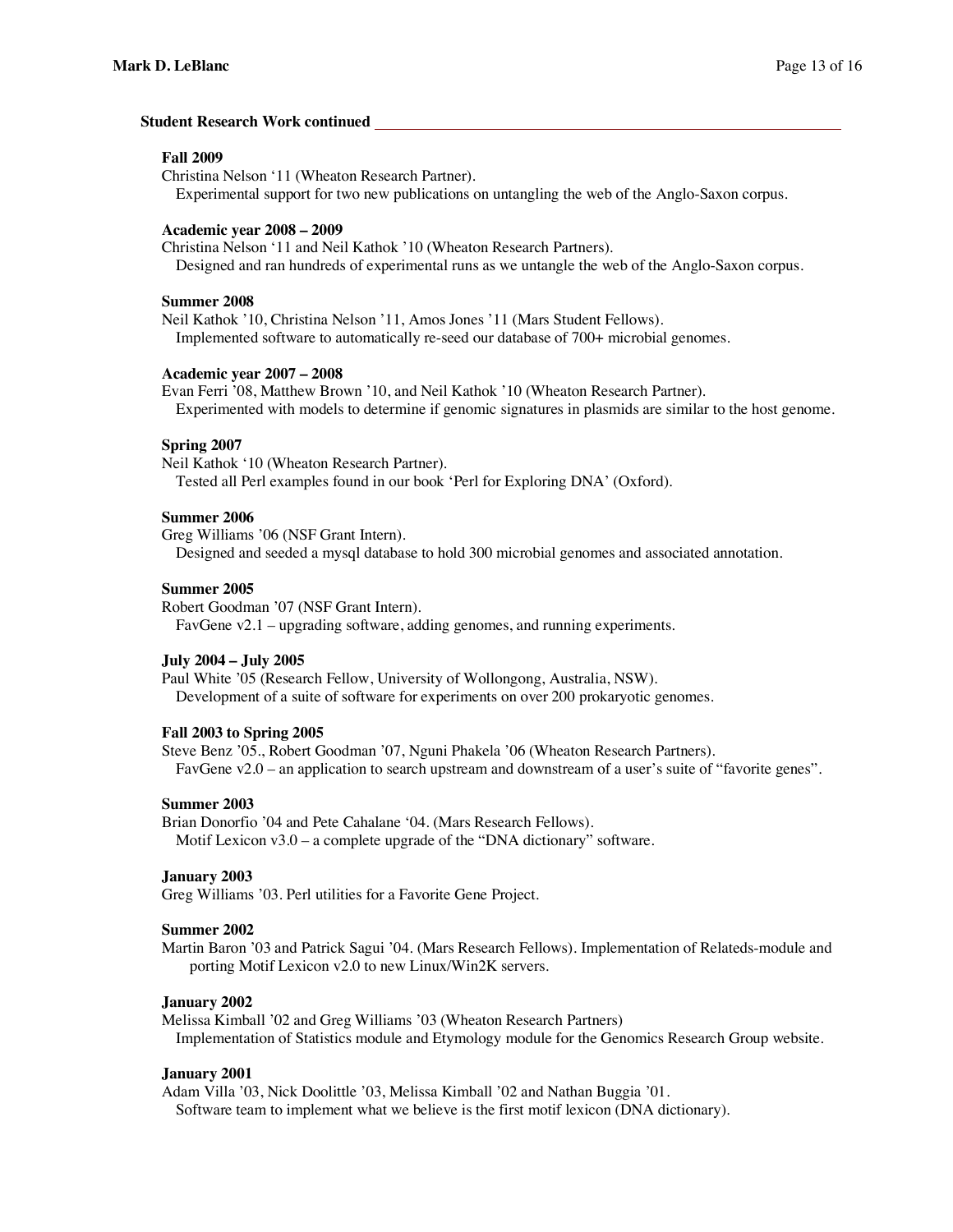#### **Student Research Work continued**

#### **Summer 2000**

Glen Aspeslagh '00 (Shouse Fellow) and Nathan Buggia '01 (Wheaton Fellowship)

#### **January 1999**

Melissa Kimball '02 and Trevor Agnitti '02. (Mars Research Fellows) Undergraduates in computer science prototype a motif lexicon (DNA dictionary).

## **January 1998**

Ken Aspeslagh '00 (Shouse Fellow) Designed and programmed the graphical user interface for *eXpress Math* v2.0, Quincy Public School system.

#### **Student Funding and Fellowships**

Caleb Braddick '21, Jake Loberti '20, Madeleine Limoges '21, Celeste Nobrega '22, Myles Trevino '21, Jackson Reed '21, Maggie Shafer '21 - Wheaton funded research students.

Alvaro de Landaluce '17, Joshua Wolfe '18, Emma Steffens '18, Weiqi Feng '19, Xinru Liu '19, Shi Shen '18, Cheng Zhang '18, and Arianna Alfiero '19. NEH and Wheaton funded research students.

Yiging Cao '17, Jordan Hamilton '18, Michael Kristy '18, Evan Laferriere '18,

Alvaro de Landaluce '18, Caren McCarthy '18, Kristina Reddy '17, Steven Waterhouse '17. Mars, Wheaton, and Balfour Student Fellows for text mining software development

Jesse Aronson '17, Austin Gillis '16, Jingxian Liu '16, Caleb Wastler '17, and Qi Zhang '16. Mars, Wheaton, and Balfour Student Fellows for text mining software development

Qi Zhang '16, Jinnan Ge '16, and Lithia Helmreich '16. Mars and Balfour Student Fellows for text mining software development

Richard Neal '14 and Bryan Jensen '16. NEH grant text mining software development.

Julia Morneau '16, Devin Delfino, and Mengyang Li '14. Mars and Balfour Student Fellows for text mining software development

Alicia Herbert '14 and Richard Neal '14. NEH grant text mining software development.

Amos Jones '11 and Donald Bass '12. NEH grant text mining software development.

Donald Bass '12 and Nick Faulconer '12 – Mars Student Fellows. Genomics (horizontal transfer) experiments.

- Christina Nelson '11 Wheaton Research Partner. Lexomics (Old English) experiments.
- Christina Nelson '11 and Neil Kathok '10 Wheaton Research Partners. Lexomics (Old English) and genomics (horizontal transfer) experiments.

Neil Kathok '10, Christina Nelson '11, Amos Jones '11 - Summer 2008 Mars Student Fellows. NEH and *Wheaton Genomics Group* authorship attribution and genomics signature project*.*

Neil Kathok '10 - 2007 Wheaton Research Partner. *Wheaton Genomics Group* textbook project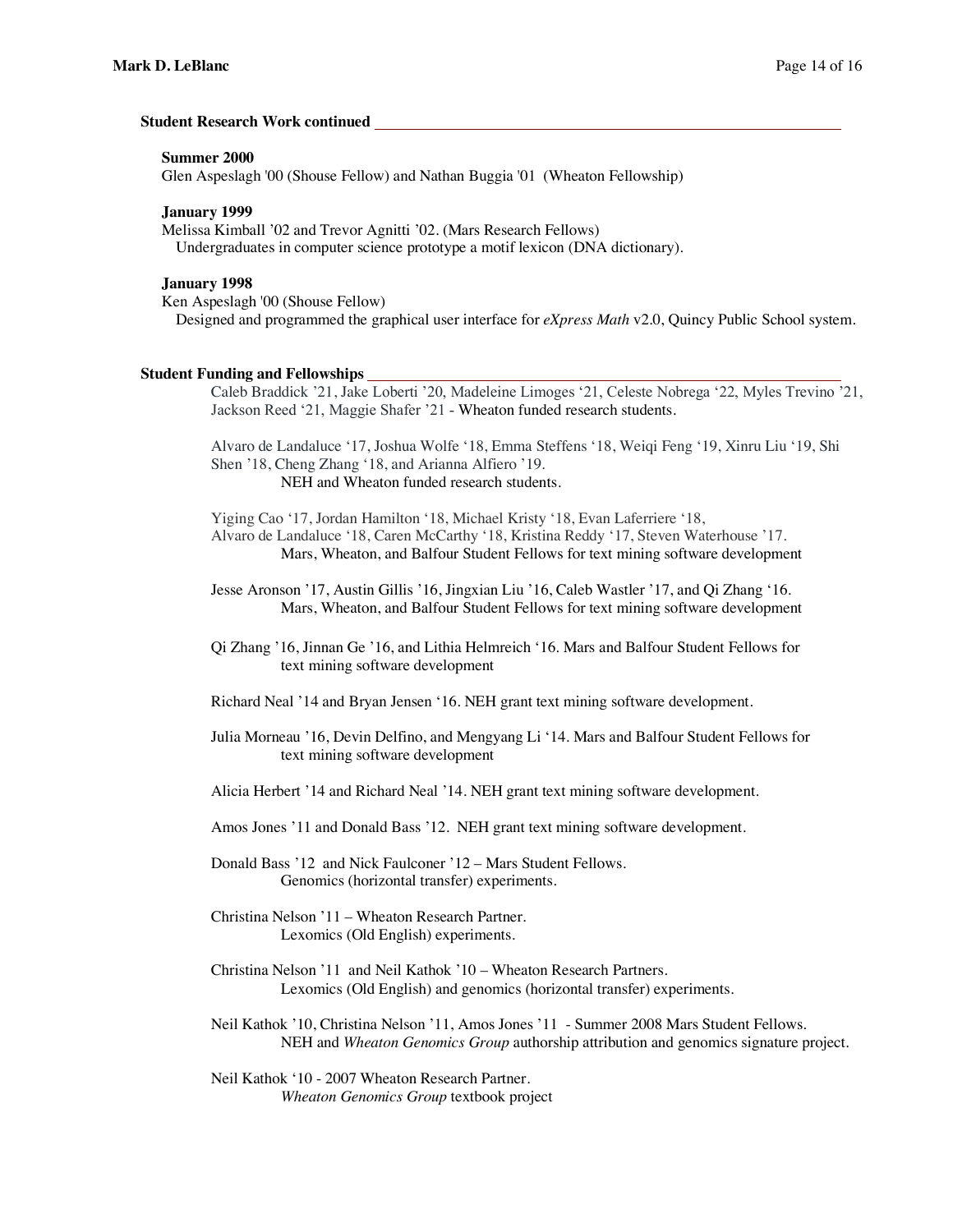#### **Student Funding and Fellowships continued**

- Steve Benz '05., Robert Goodman '07, Nguni Phakela '06 2003-2004 Wheaton Research Partners. *Wheaton Genomics Group* FavGene v2.0
- Brian Donorfio '04 and Pete Cahalan '04 2003-2004 Mars Research Fellows. *Wheaton Genomics Group* Motif Lexicon v3.0
- Stephen Benz '05 and Jonah Cool '04 2002-2003 Wheaton Research Partners. *Wheaton Genomics Group -* Finding putative Zinc Finger regulatory sites.
- Martin Baron '03 and Patrick Sagui '04 Summer 2002 Mars Research Fellows. *Wheaton Genomics Group* - Motif Lexicon v2.0.

Adam Villa '03, Nick Doolittle '03, Melissa Kimball '02 and Nathan Buggia '01 - Jan. 2001 Filene Research Fellows. *Wheaton Genomics Group* - software for motif lexicon. Melissa Kimball '02 and Trevor Agnitti '02 - Jan. 1999 Mars Research Fellows. *Wheaton Genomics Group* - prototype of a motif lexicon.

Nathan Buggia '01 - Jan. 1999 Wheaton Fellowship Program. *Wheaton Genomics Group* - browse and search tools for DNA sequences

David Dudek '01 - Jan. 1999 Wheaton Fellowship Program. Disseminating course materials via the web

- Nathan Buggia '01- Jan. 1998 Wheaton Fellowship Program. *eXpress Math -- v2.1 Perl database*
- Ken Aspeslagh, '00 January 1997 Wheaton Fellowship Program. *eXpress Math -- v2.0 graphical user interface revision*
- Tim McFadden, '97 and John Crowley, '99 -- Summer 1996 Gebbie Student Researchers. *eXpress Math* v1.0

Marie Chapman, '96 – Spring 1996 Wheaton Foundation Grant. *Distributed copies of eXpress Math software and documentation* 

Tung Nguyen, '96 - January 1996 Wheaton Fellowship Program. *Object-oriented classes for event-driven programming* Tung Nguyen, '96 - January 1995 Wheaton Fellowship Program. *Inside Macintosh* 

#### **Independent Studies**

*Eye Tracking (2016-2017)* Xinru Liu '19 and Dmitri Korin '20 https://wheatoncollege.edu/news/first-sight/

*Bioinformatics Research (Spring 2018)* Arianna Alfiero '19, Nate Awkerman '18, Caren McCarthy '18, Kathleen Orechia '18, Elspeth Stewart '18, Alex Zhang '19

*Lexos Development (Fall 2017)* Cheng Zhang '18, Emma Steffens '18, Alvaro de Landaluce '17, Weiqi Feng '19

*Machine Learning (Fall 2015)* Khaled Sharafaddin '16 and Jingxian Liu '16